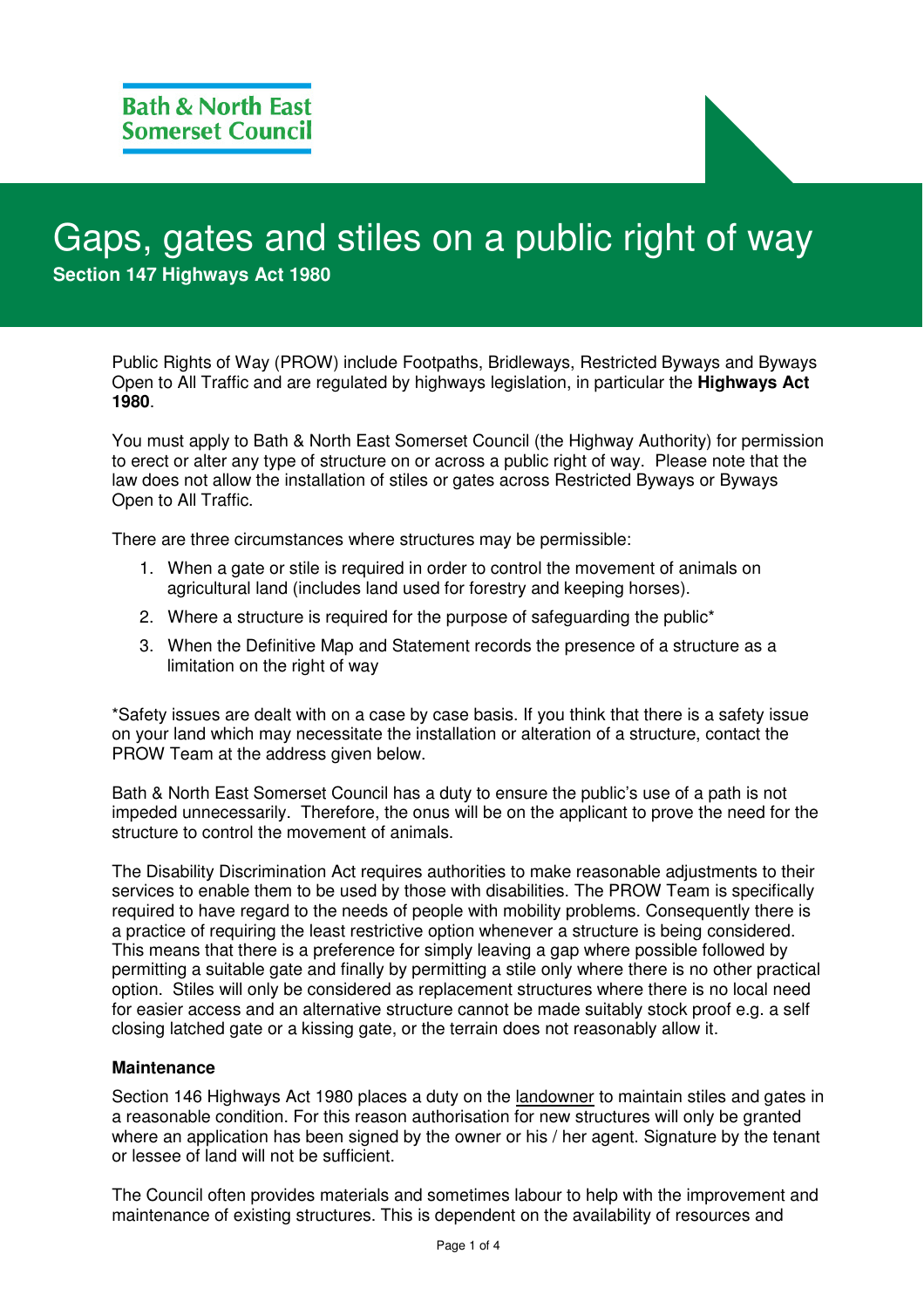cannot be guaranteed. However, it is required to contribute a minimum of 25% of the reasonable costs incurred in maintaining authorised structures unless the authorisation provides otherwise.

### **Terms and Conditions**

Any authorisation granted to erect a structure on a public right of way will be subject to the terms and conditions set out below.

- 1. All structures will be of suitable materials and constructed to a specification agreed with the Bath & North East Somerset Council Public Rights of Way Team.
- 2. All gates must be fitted and maintained with a suitable latch, enabling it to be easily opened and closed by lawful users from both sides at all times. On bridleways, the latch must be positioned so that it can be operated from horseback without difficulty.
- 3. All structures will be the property of the applicant and maintained by them.
- 4. The Council will be permitted to affix direction ("waymark") or information signs to the structures as it considers appropriate.
- 5. This authorisation is valid for only so long as it is expedient to prevent the ingress or egress of animals. Should the use or management of the land change so that the structure is no longer necessary for this purpose, then this Authorisation will lapse and the structure should be removed.
- 6. No other type of structure other than that for which authorisation has been granted shall be erected.
- 7. Failure to comply with any of these conditions may result in Bath & North East Somerset Council requiring the removal of the structure(s).

Once you have received authorisation you may proceed with the installation of the structure. It may be possible for the Council to provide you with the materials required (e.g. a complete gate kit) and / or arrange for a contractor to install it for you. A fee will be charged to cover the cost of labour and materials and you will be responsible for supervising the contractor and agreeing the quality of work carried out.

### **How to apply for authorisation**

Please complete and return the application form and schedule 1 together with a map at a scale of 1:25,000 or greater marked with the location(s) of the proposed structure(s) to:

Public Rights of Way Team, Bath & North East Somerset Council Lewis House, Manvers Street **Rath** BA1 1JG

### **We strongly advise you to discuss any proposal to put in a stile or gate with one of our field officers at an early stage before making your application**.

If you wish to do this or discuss any other issue affecting public rights of way, please contact the team on the above address or by telephone on 01225 477532, Minicom: 01225 394166 Fax: 01225 394205 or by e-mail to prow@bathnes.gov.uk

### Further information on our website: www.bathnes.gov.uk

We aim to issue the formal authorisation within two weeks of receiving the application. There is no charge for an authorisation.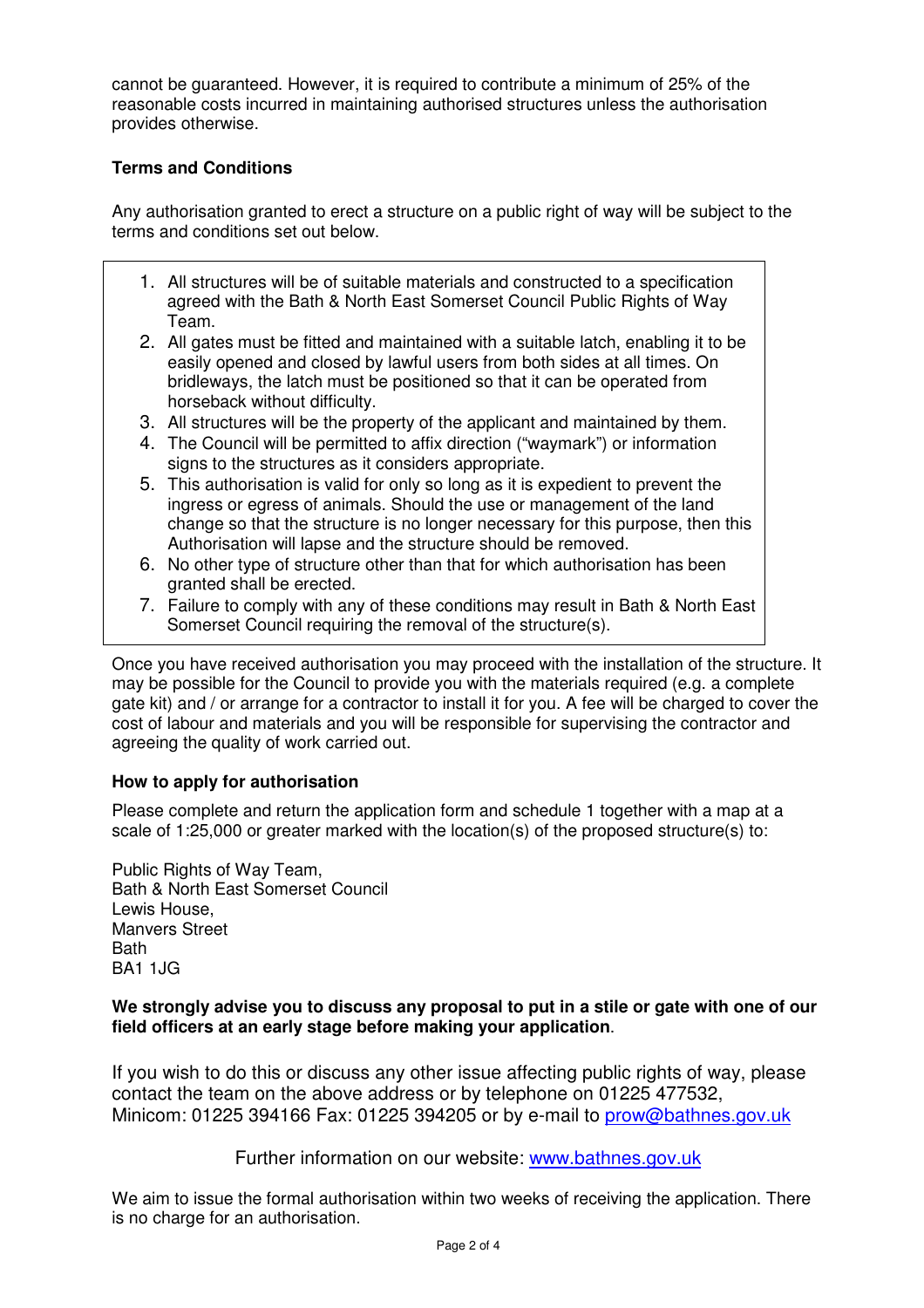

## Application for gates and stiles on a public right of way

Please complete and return this form and Schedule 1 together with a map at a scale of 1:25,000 or greater marked with the location(s) of the proposed structure(s) to Public Rights of Way, Bath & North East Somerset Council, Lewis House, Manvers Street, Bath BA1 1JG.

### **Section 147 Highways Act 1980**

### **Application for authorisation to erect a stile or gate on a footpath or bridleway for preventing the ingress or egress of animals on agricultural or forestry land (including land for the keeping or breeding of horses)**

Please authorise the installation of the structures identified in the attached Schedule1 and marked on the attached plan.

A. I confirm that the structures are necessary to control the movement of animals.

B. I confirm that I am the owner of the land on which the structures will be installed.

C. I accept the terms and conditions set out below.

| Signature of |  |
|--------------|--|
| landowner:   |  |

PRINT NAME:

………………………………………….

### **Terms and Conditions**

- 1. All structures will be of suitable materials and constructed to a specification agreed with the Bath & North East Somerset Council Public Rights of Way Team.
- 2. All gates must be fitted and maintained with a suitable latch, enabling it to be easily opened and closed by lawful users from both sides at all times. On bridleways, the latch must be positioned so that it can be operated from horseback without difficulty.
- 3. All structures will be the property of the applicant and maintained by them.
- 4. The Council will be permitted to affix direction ("waymark") or information signs to the structures as it considers appropriate.
- 5. This authorisation is valid for only so long as it is expedient to prevent the ingress or egress of animals. Should the use or management of the land change so that the structure is no longer necessary for this purpose, then this Authorisation will lapse and the structure should be removed.
- 6. No other type of structure other than that for which authorisation has been granted shall be erected.
- 7. Failure to comply with any of these conditions may result in Bath & North East Somerset Council requiring the removal of the structure(s)